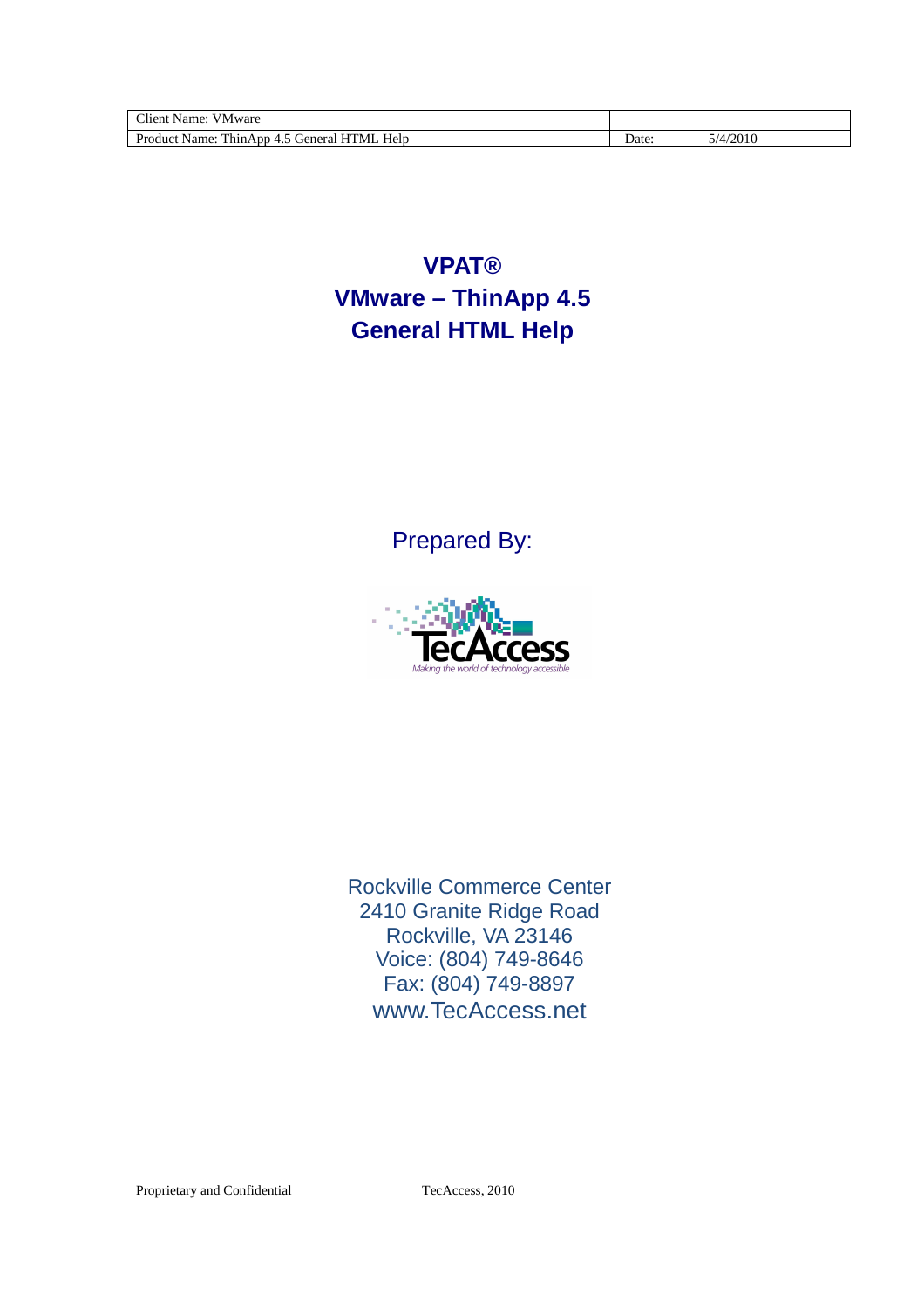| Client Name:<br>VMware                           |      |          |
|--------------------------------------------------|------|----------|
| Product Name: ThinApp 4.5 General HTML<br>. Help | Date | 5/4/2010 |

### **VPAT**

**Product:** VMware ThinApp 4.5 General HTML Help **Components covered**: Online HTML Help **Contact for more information:** http://www.VMware.com **Date:** March 31, 2010

| <b>Summary of Voluntary Product Accessibility Template</b>         |                                               |                                                                                                       |  |
|--------------------------------------------------------------------|-----------------------------------------------|-------------------------------------------------------------------------------------------------------|--|
| <b>Criteria</b>                                                    | <b>Supporting</b><br><b>Features</b>          | <b>Remarks and Explanations</b>                                                                       |  |
| Section 1194.21 Software Applications<br>and Operating Systems     | <b>Not</b><br><b>Applicable</b>               | This is applicable to the online help<br>documentation. Please refer to the<br>lattached 1194.21 VPAT |  |
| Section 1194.22 Web-based Internet<br>Information and Applications | <b>Supports</b><br>with<br><b>Exceptions</b>  | This is applicable to the online help<br>documentation. Please refer to the<br>attached 1194.22 VPAT  |  |
| Section 1194.23 Telecommunications<br>Products                     | <b>Not</b><br>Applicable                      |                                                                                                       |  |
| Section 1194.24 Video and Multimedia<br>Products                   | <b>Not</b><br>Applicable                      |                                                                                                       |  |
| Section 1194.25 Self-contained, Closed<br>Products                 | Not<br>Applicable                             |                                                                                                       |  |
| Section 1194.26 Desktop and Portable<br>Computers                  | <b>Not</b><br>Applicable                      |                                                                                                       |  |
| Section 1194.31 Functional<br>Performance Criteria                 | <b>Supports</b><br>lwith<br><b>Exceptions</b> | Please reference the included 1194.21,<br>1194.22 and 1194.31 sections                                |  |
| Section 1194.41 Information,<br>Documentation and Support          | <b>Supports</b>                               | Please reference the included 1194.41<br><b>section</b>                                               |  |

 $\overline{r}$ 

÷.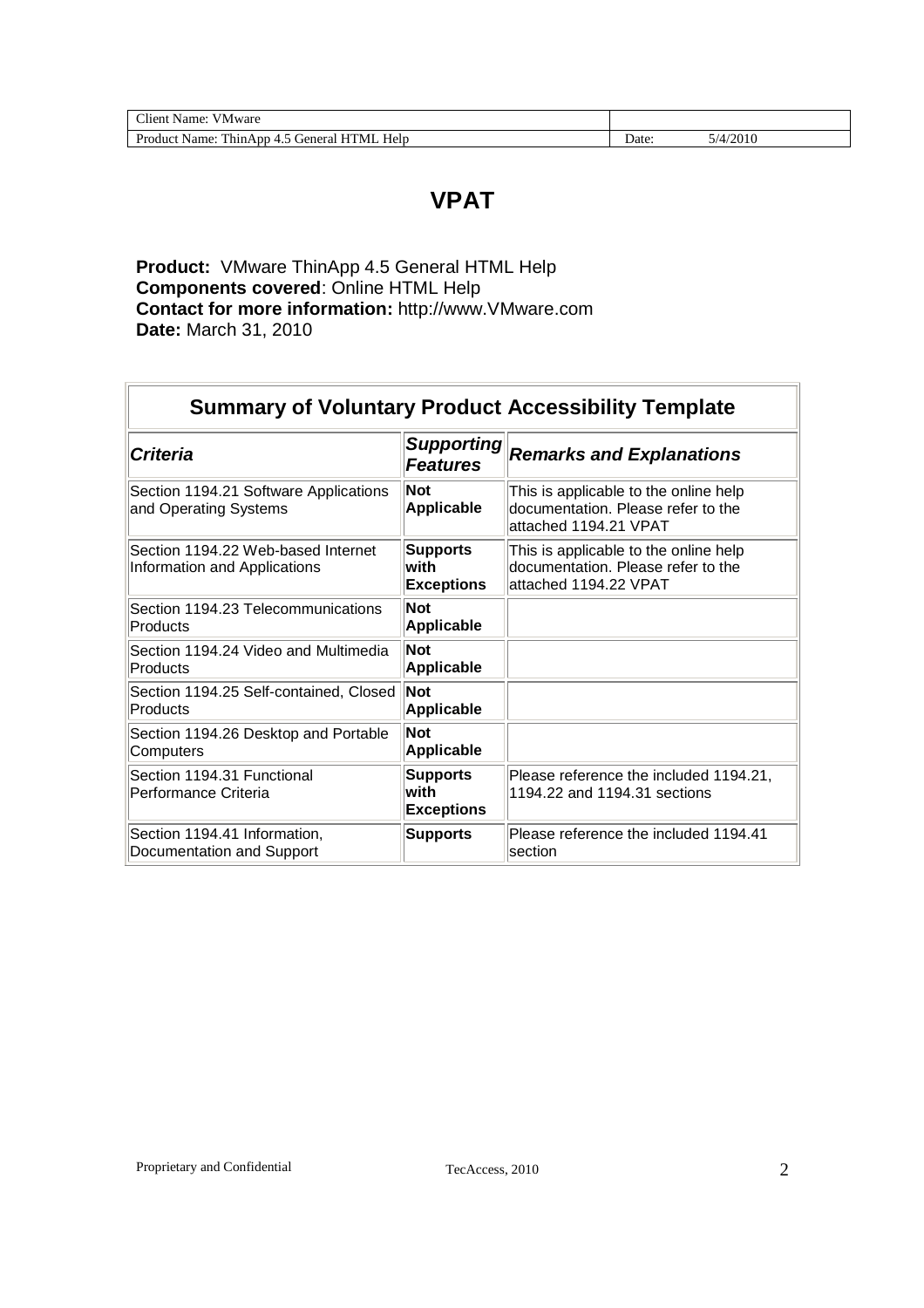| $\sim$<br>$ -$<br>ware<br>$\cdots$<br>√ame<br>'N/L                                                                                                  |                |        |
|-----------------------------------------------------------------------------------------------------------------------------------------------------|----------------|--------|
| $\mathbf{v}$ $\mathbf{v}$ $\mathbf{v}$<br>T11<br>$\mathbf{D}_{\mathbf{r}c}$<br>'N/LI<br>Help<br>$\alpha$ n $\alpha$ no<br>ш<br>$\sim$<br>Name.<br>. | $\Delta$ Date: | (2010) |

### **Explanation of Supporting Features (second column on VPAT)**

| <b>Supports</b>                                                                   | Use this language when you<br>determine the product fully<br>meets the letter and intent of the<br>Criteria.                                                                                                                                                                                                                                                |
|-----------------------------------------------------------------------------------|-------------------------------------------------------------------------------------------------------------------------------------------------------------------------------------------------------------------------------------------------------------------------------------------------------------------------------------------------------------|
| <b>Supports with Exceptions</b>                                                   | Use this language when you<br>determine the product does not<br>fully meet the letter and intent of<br>the Criteria, but provides some<br>level of access relative to the<br>Criteria.                                                                                                                                                                      |
| <b>Supports through Equivalent Facilitation</b>                                   | Use this language when you<br>have identified an alternate way<br>to meet the intent of the Criteria<br>or when the product does not<br>fully meet the intent of the<br>Criteria.                                                                                                                                                                           |
| <b>Supports when Combined with Compatible Assistive</b><br><b>Technology (AT)</b> | Use this language when you<br>determine the product fully<br>meets the letter and intent of the<br>Criteria when used in<br>combination with Compatible AT.<br>For example, many software<br>programs can provide speech<br>output when combined with a<br>compatible screen reader<br>(commonly used Assistive<br>Technology for people who are<br>blind). |
| <b>Does Not Support</b>                                                           | Use this language when you<br>determine the product does not<br>meet the letter or intent of the<br>Criteria.                                                                                                                                                                                                                                               |
| <b>Not Applicable</b>                                                             | Use this language when you<br>determine the Criteria does not<br>apply to the specific product.                                                                                                                                                                                                                                                             |
| Not Applicable -<br><b>Fundamental Alteration Exception Applies</b>               | Use this language when you<br>determine a Fundamental<br>Alteration of the product would<br>be required to meet the Criteria<br>(see the access board standards<br>for the definition of "fundamental<br>alteration").                                                                                                                                      |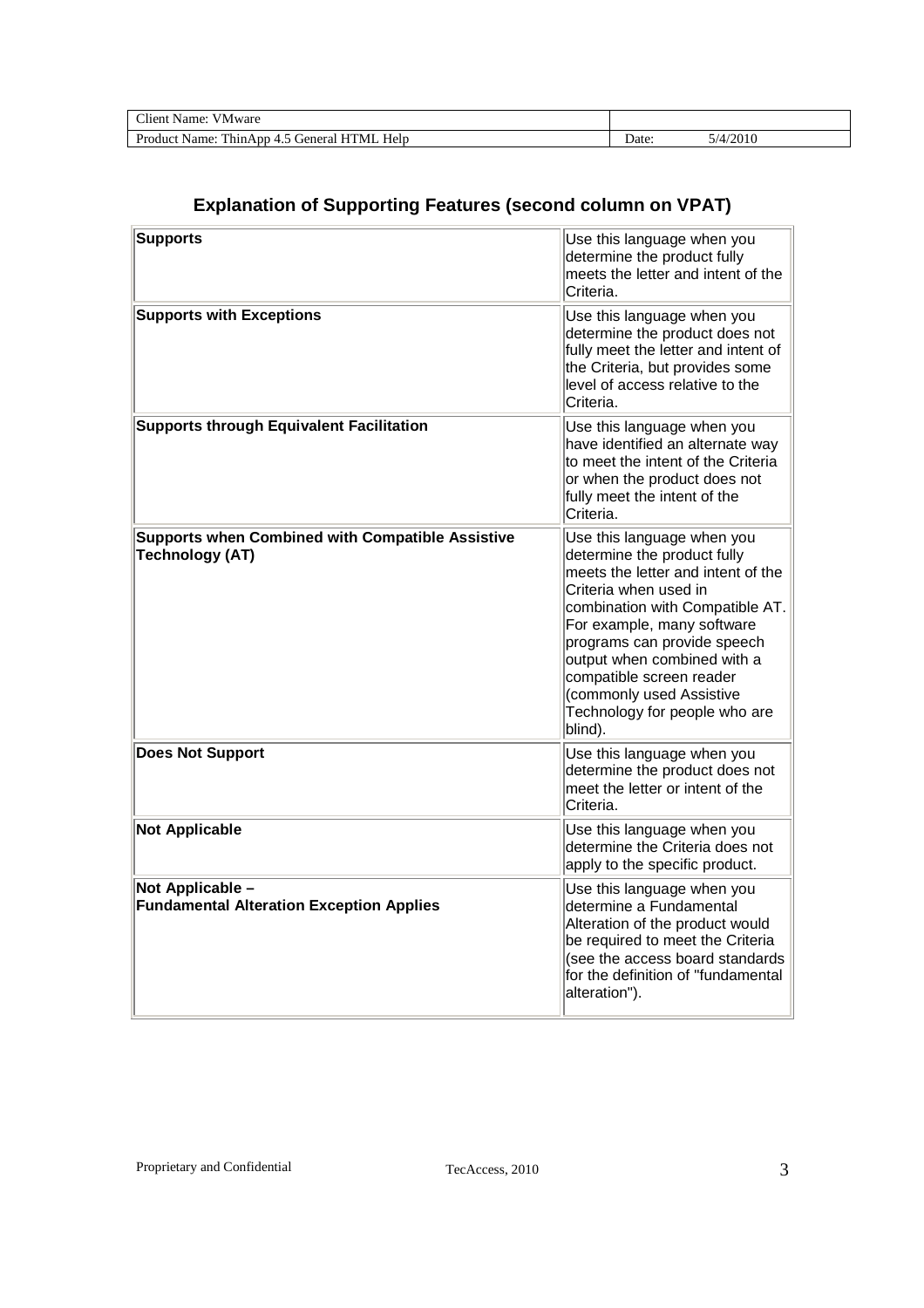| $\sim$<br>V Mware<br>∶lient<br>Name:                                                      |       |               |
|-------------------------------------------------------------------------------------------|-------|---------------|
| Help<br>Product<br>T11<br>"ML<br>н.<br>ieneral<br>Name:<br>Thin.<br>App<br>$\Delta$<br>т. | Date: | 4/2010<br>1/4 |

# **1194.21 Software Applications and Operating Systems**

| <b>Criteria</b>                                                                                                                                                                                                                                                                                                                                                                                                                                                                                                                                                                                | <b>Supporting</b><br><b>Features</b>          | <b>Remarks and explanations</b>                                                                                                                                             |
|------------------------------------------------------------------------------------------------------------------------------------------------------------------------------------------------------------------------------------------------------------------------------------------------------------------------------------------------------------------------------------------------------------------------------------------------------------------------------------------------------------------------------------------------------------------------------------------------|-----------------------------------------------|-----------------------------------------------------------------------------------------------------------------------------------------------------------------------------|
| (a) When software is designed to run on<br>a system that has a keyboard, product<br>functions shall be executable from a<br>keyboard where the function itself or the<br>result of performing a function can be<br>discerned textually.                                                                                                                                                                                                                                                                                                                                                        | Supports<br>with<br><b>Exceptions</b>         | Some portions of the application are not<br>keyboard accessible.                                                                                                            |
| (b) Applications shall not disrupt or<br>disable activated features of other<br>products that are identified as<br>accessibility features, where those<br>features are developed and<br>documented according to industry<br>standards. Applications also shall not<br>disrupt or disable activated features of<br>any operating system that are identified<br>as accessibility features where the<br>application programming interface for<br>those accessibility features has been<br>documented by the manufacturer of the<br>operating system and is available to the<br>product developer. | <b>Supports</b><br>with<br><b>Exceptions</b>  | The Web based graphical user interface<br>(GUI) does not honor or extend all<br>Windows high contrast or large font<br>settings set as accessibility options in<br>Windows. |
| (c) A well-defined on-screen indication<br>of the current focus shall be provided<br>that moves among interactive interface<br>elements as the input focus changes.<br>The focus shall be programmatically<br>exposed so that Assistive Technology<br>can track focus and focus changes.                                                                                                                                                                                                                                                                                                       | <b>Supports</b><br>with<br><b>Exceptions</b>  | The Web based GUI does not always<br>provide accurate indicators of focus on<br>the current screen.                                                                         |
| (d) Sufficient information about a user<br>interface element including the identity,<br>operation and state of the element shall<br>be available to Assistive Technology.<br>When an image represents a program<br>element, the information conveyed by<br>the image must also be available in text.                                                                                                                                                                                                                                                                                           | <b>Supports</b><br>with<br><b>Exceptions</b>  | The Web based GUI does not always<br>present accurate information to the user<br>of Assistive Technology. The form field<br>under the Search tab is not labeled.            |
| (e) When bitmap images are used to<br>identify controls, status indicators, or<br>other programmatic elements, the<br>meaning assigned to those images shall<br>be consistent throughout an<br>application's performance.                                                                                                                                                                                                                                                                                                                                                                      | Supports                                      | Bitmap images are used in a consistent<br>manner.                                                                                                                           |
| (f) Textual information shall be provided<br>through operating system functions for<br>displaying text. The minimum<br>information that shall be made available<br>is text content, text input caret location,<br>and text attributes.                                                                                                                                                                                                                                                                                                                                                         | <b>Supports</b><br>lwith<br><b>Exceptions</b> | Not all information is available through the<br>textual information; for example, a form<br>field is not properly labeled.                                                  |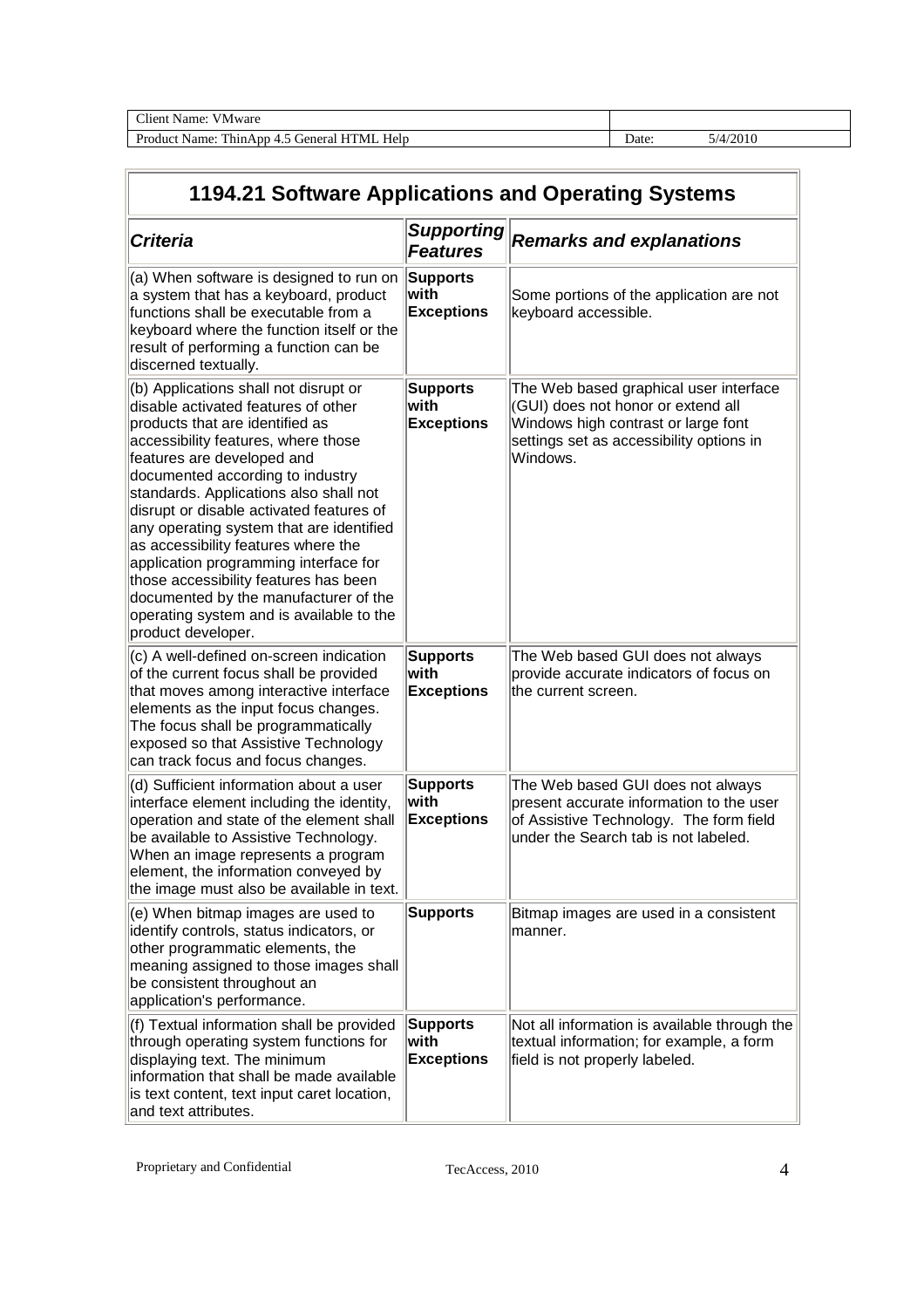| Client<br>VMware<br>Name <sup>.</sup>                                                                      |       |       |
|------------------------------------------------------------------------------------------------------------|-------|-------|
| $TT-1$<br>$Dr_{\Omega}$<br>Help<br>rener <sup>o</sup><br>Name:<br>!`hır<br>Ann<br>duct<br>$\mathbf{w}$<br> | Date: | /2010 |

# **1194.21 Software Applications and Operating Systems**

| <b>Criteria</b>                                                                                                                                                                                                                                               | <b>Supporting</b><br><b>Features</b>         | <b>Remarks and explanations</b>                                                                                                                                                                                                                                                                                                  |
|---------------------------------------------------------------------------------------------------------------------------------------------------------------------------------------------------------------------------------------------------------------|----------------------------------------------|----------------------------------------------------------------------------------------------------------------------------------------------------------------------------------------------------------------------------------------------------------------------------------------------------------------------------------|
| (g) Applications shall not override user<br>selected contrast and color selections<br>and other individual display attributes.                                                                                                                                | <b>Supports</b><br>with<br><b>Exceptions</b> | The Web based GUI does not honor or<br>extend all Windows high contrast or large<br>font settings. See 1194.21(b)                                                                                                                                                                                                                |
| (h) When animation is displayed, the<br>information shall be displayable in at<br>least one non-animated presentation<br>mode at the option of the user.                                                                                                      | <b>Not</b><br>Applicable                     | There is no animation in the application.                                                                                                                                                                                                                                                                                        |
| (i) Color coding shall not be used as the<br>only means of conveying information,<br>indicating an action, prompting a<br>response, or distinguishing a visual<br>element.                                                                                    | <b>Supports</b>                              | This product does not use color coding as<br>the only means to convey information,<br>indicating an action, prompting responses<br>or distinguishing visual elements.                                                                                                                                                            |
| $ $ (j) When a product permits a user to<br>adjust color and contrast settings, a<br>variety of color selections capable of<br>producing a range of contrast levels<br>shall be provided.                                                                     | <b>Not</b><br>Applicable                     | The Web based client does not permit a<br>user to adjust color or contrast selections<br>through the product itself. The product<br>inherits some settings from Microsoft<br>Windows which provides a range of<br>contrast levels for applications that allow a<br>user to adjust color and contrast settings.<br>See 1194.21(g) |
| (k) Software shall not use flashing or<br>blinking text, objects, or other elements<br>having a flash or blink frequency greater<br>than 2 Hz and lower than 55 Hz.                                                                                           | <b>Supports</b>                              | No flashing or blinking text is used in this<br>product.                                                                                                                                                                                                                                                                         |
| (I) When electronic forms are used, the<br>form shall allow people using Assistive<br>Technology to access the information,<br>field elements, and functionality required<br>for completion and submission of the<br>form, including all directions and cues. | <b>Does Not</b><br><b>Support</b>            | When using the Web based GUI form<br>fields, they are not accessible to Assistive<br>Technology.                                                                                                                                                                                                                                 |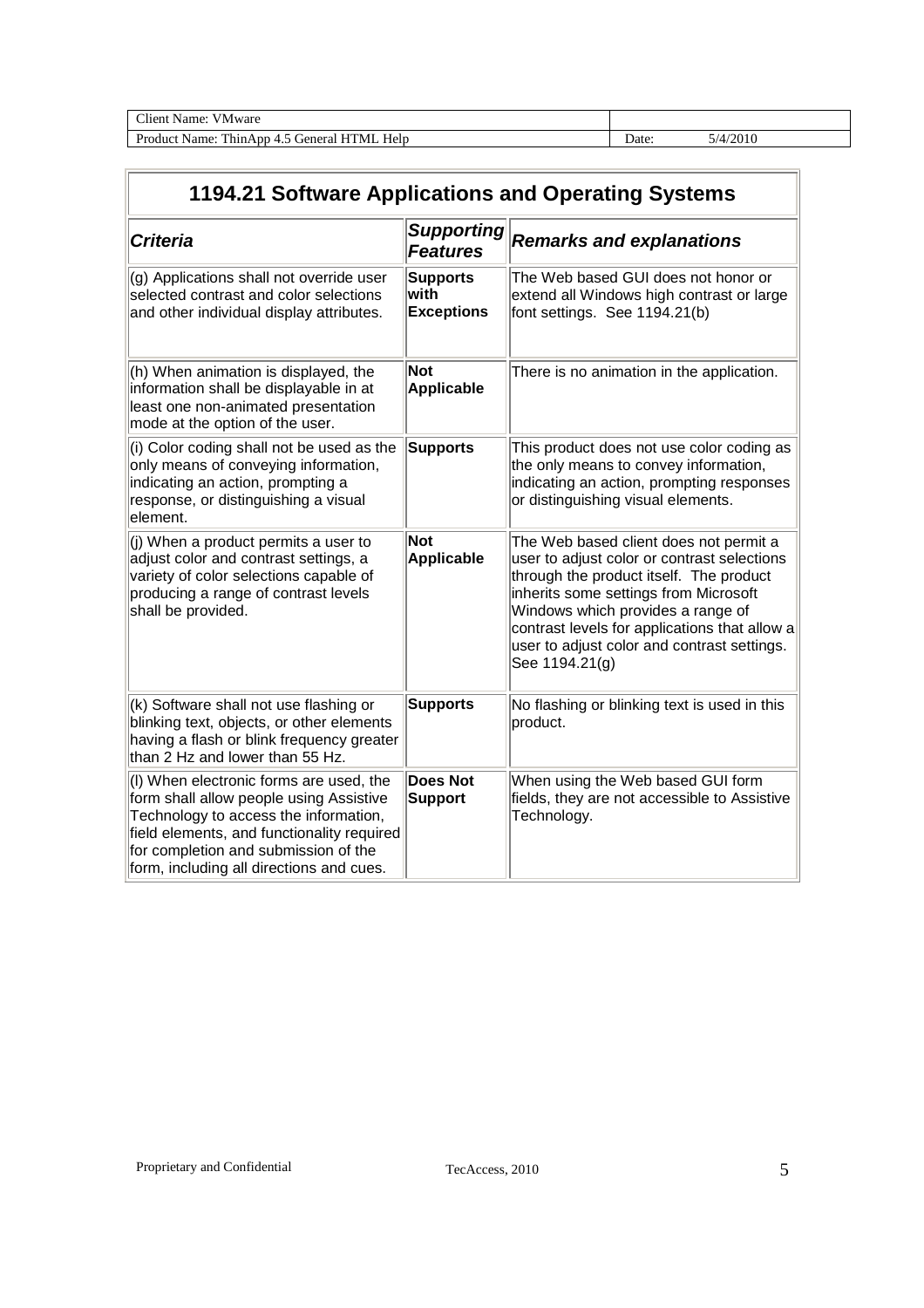| $\sim$<br>Name<br>'Mware<br>`lieni -                                        |       |       |
|-----------------------------------------------------------------------------|-------|-------|
| Help<br>--<br>Product<br>Thin.<br>™U<br>H′<br>ieneral<br>Name:<br>App<br>т. | Jate: | /2010 |

| 1194.22 Web-based Internet information and applications                                                                                                                                                                                                                                                            |                                           |                                                                                                         |  |  |
|--------------------------------------------------------------------------------------------------------------------------------------------------------------------------------------------------------------------------------------------------------------------------------------------------------------------|-------------------------------------------|---------------------------------------------------------------------------------------------------------|--|--|
| <b>Criteria</b>                                                                                                                                                                                                                                                                                                    | <b>Supporting</b><br><b>Features</b>      | <b>Remarks and</b><br>explanations                                                                      |  |  |
| (a) A text equivalent for every non-text<br>element shall be provided (e.g., via "alt",<br>"longdesc", or in element content).                                                                                                                                                                                     | <b>Supports with</b><br><b>Exceptions</b> | All images do not have<br>Alt attributes.                                                               |  |  |
| (b) Equivalent alternatives for any multimedia<br>presentation shall be synchronized with the<br>presentation.                                                                                                                                                                                                     | <b>Not Applicable</b>                     | There is no multimedia.                                                                                 |  |  |
| (c) Web pages shall be designed so that all<br>information conveyed with color is also<br>available without color, for example from<br>context or markup.                                                                                                                                                          | <b>Supports</b>                           | Color is not used as a<br>sole means of<br>conveying information.                                       |  |  |
| (d) Documents shall be organized so they are<br>readable without requiring an associated style<br>sheet.                                                                                                                                                                                                           | <b>Supports</b>                           | The help pages can be<br>read with style sheets<br>disabled. Headings and<br>lists have HTML<br>markup. |  |  |
| (e) Redundant text links shall be provided for<br>each active region of a server-side image<br>map.                                                                                                                                                                                                                | <b>Not Applicable</b>                     | Server-side image maps<br>are not used.                                                                 |  |  |
| (f) Client-side image maps shall be provided<br>instead of server-side image maps except<br>where the regions cannot be defined with an<br>available geometric shape.                                                                                                                                              | <b>Not Applicable</b>                     | Client-side image maps<br>are not used.                                                                 |  |  |
| (g) Row and column headers shall be<br>identified for data tables.                                                                                                                                                                                                                                                 | <b>Does Not Support</b>                   | Column headers for<br>data tables do not have<br>TH tags.                                               |  |  |
| (h) Markup shall be used to associate data<br>cells and header cells for data tables that have<br>two or more logical levels of row or column<br>headers.                                                                                                                                                          | <b>Not Applicable</b>                     | Data tables do not have<br>multilevel columns or<br>rows.                                               |  |  |
| (i) Frames shall be titled with text that<br>facilitates frame identification and navigation.                                                                                                                                                                                                                      | <b>Does Not Support</b>                   | Frames are used<br>without meaningful<br>titles.                                                        |  |  |
| $\vert$ (j) Pages shall be designed to avoid causing<br>the screen to flicker with a frequency greater<br>than 2 Hz and lower than 55 Hz.                                                                                                                                                                          | <b>Supports</b>                           | Pages do not flash or<br>blink.                                                                         |  |  |
| (k) A text-only page, with equivalent<br>information or functionality, shall be provided<br>to make a web site comply with the provisions<br>of this part, when compliance cannot be<br>accomplished in any other way. The content of<br>the text-only page shall be updated whenever<br>the primary page changes. | <b>Not Applicable</b>                     | A text only page is not<br>needed to access<br>information provided in<br>the help files.               |  |  |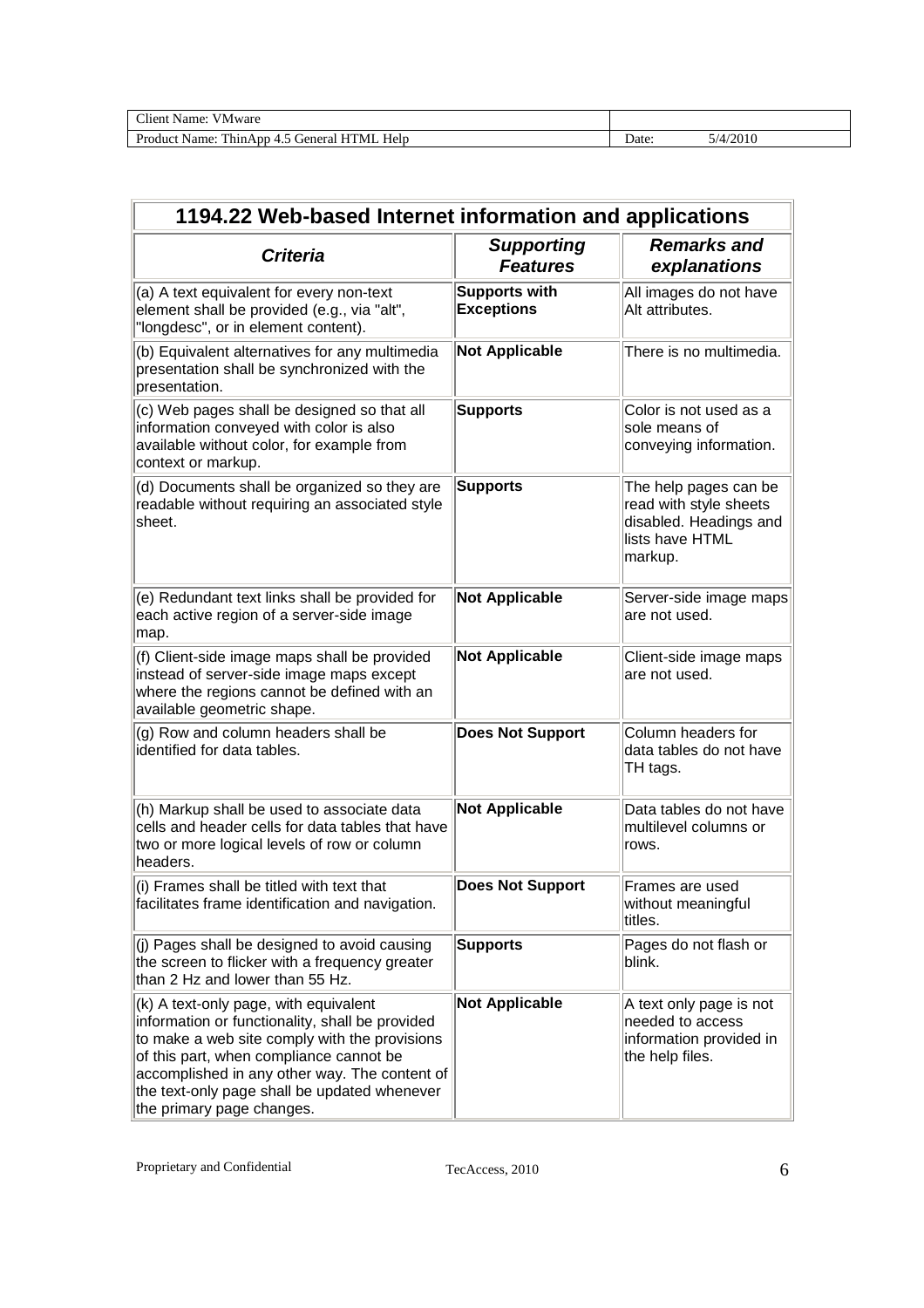| $\sim$<br>Name<br>'Mware<br>∃tent ⊺                                         |       |       |
|-----------------------------------------------------------------------------|-------|-------|
| Help<br>—<br>Product<br>'ML<br>н.<br>ienera<br>Name:<br>Thin.<br>App<br>- ت | Jate: | /2010 |

| 1194.22 Web-based Internet information and applications                                                                                                                                                                                                                                   |                                           |                                                                                                                                                         |  |
|-------------------------------------------------------------------------------------------------------------------------------------------------------------------------------------------------------------------------------------------------------------------------------------------|-------------------------------------------|---------------------------------------------------------------------------------------------------------------------------------------------------------|--|
| <b>Criteria</b>                                                                                                                                                                                                                                                                           | <b>Supporting</b><br><b>Features</b>      | <b>Remarks and</b><br>explanations                                                                                                                      |  |
| (I) When pages utilize scripting languages to<br>display content, or to create interface<br>elements, the information provided by the<br>script shall be identified with functional text<br>that can be read by Assistive Technology.                                                     | <b>Supports with</b><br><b>Exceptions</b> | Not all interfaces are<br>keyboard accessible.                                                                                                          |  |
| (m) When a web page requires that an applet,<br>plug-in or other application be present on the<br>client system to interpret page content, the<br>page must provide a link to a plug-in or applet<br>that complies with §1194.21(a) through (I).                                          | <b>Not Applicable</b>                     | Plug-ins are not used.                                                                                                                                  |  |
| (n) When electronic forms are designed to be<br>completed on-line, the form shall allow people<br>using Assistive Technology to access the<br>information, field elements, and functionality<br>required for completion and submission of the<br>form, including all directions and cues. | <b>Does Not Support</b>                   | At least one form field is<br>used which does not<br>have a valid label.                                                                                |  |
| (o) A method shall be provided that permits<br>users to skip repetitive navigation links.                                                                                                                                                                                                 | <b>Does Not Support</b>                   | There are navigation<br>tabs on the screen<br>presented to the user.<br>There is no skip<br>navigation link to take<br>the user to the main<br>content. |  |
| $(p)$ When a timed response is required, the<br>user shall be alerted and given sufficient time<br>to indicate more time is required.                                                                                                                                                     | <b>Not Applicable</b>                     | There are no timed<br>responses required.                                                                                                               |  |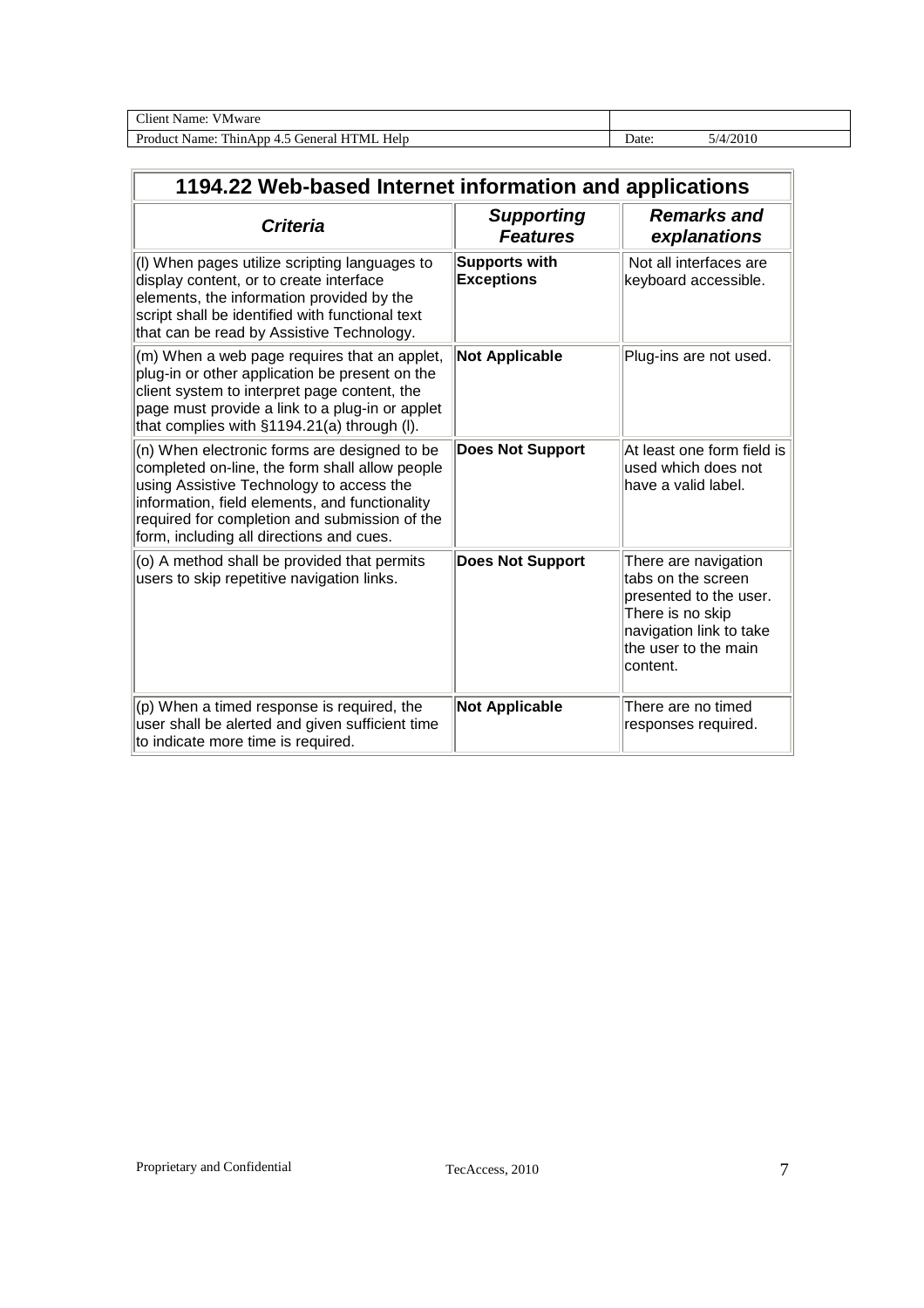| $\gamma$ lient<br>Name:<br>V Mware                                              |                |       |
|---------------------------------------------------------------------------------|----------------|-------|
| Help<br>$\mathbf{D}_{\mathbf{m}}$<br>'MI<br>\ame:<br>ThinApp<br>reneral<br>duct | $\Delta$ Date: | /2010 |

| 1194.31 Functional performance criteria                                                                                                                                                                                                                                                                                          |                                           |                                                                        |  |
|----------------------------------------------------------------------------------------------------------------------------------------------------------------------------------------------------------------------------------------------------------------------------------------------------------------------------------|-------------------------------------------|------------------------------------------------------------------------|--|
| <b>Criteria</b>                                                                                                                                                                                                                                                                                                                  | <b>Supporting Features</b>                | <b>Remarks and</b><br>explanations                                     |  |
| (a) At least one mode of operation and<br>information retrieval that does not require<br>user vision shall be provided, or support for<br>Assistive Technology used by people who<br>are blind or visually impaired shall be<br>provided.                                                                                        | <b>Supports with</b><br><b>Exceptions</b> | Reference 1194.22                                                      |  |
| (b) At least one mode of operation and<br>information retrieval that does not require<br>visual acuity greater than 20/70 shall be<br>provided in audio and enlarged print output<br>working together or independently, or<br>support for Assistive Technology used by<br>people who are visually impaired shall be<br>provided. | <b>Supports with</b><br><b>Exceptions</b> | Reference 1194.22                                                      |  |
| (c) At least one mode of operation and<br>information retrieval that does not require<br>user hearing shall be provided, or support<br>for Assistive Technology used by people<br>who are deaf or hard of hearing shall be<br>provided.                                                                                          | <b>Not Applicable</b>                     | User hearing is not<br>required to access the<br>web based help files. |  |
| (d) Where audio information is important<br>for the use of a product, at least one mode<br>of operation and information retrieval shall<br>be provided in an enhanced auditory<br>fashion, or support for assistive hearing<br>devices shall be provided.                                                                        | <b>Not Applicable</b>                     | Audio is not used.                                                     |  |
| (e) At least one mode of operation and<br>information retrieval that does not require<br>user speech shall be provided, or support<br>for assistive technology used by people<br>with disabilities shall be provided.                                                                                                            | <b>Supports</b>                           | User speech is not<br>required to access<br>content.                   |  |
| (f) At least one mode of operation and<br>information retrieval that does not require<br>fine motor control or simultaneous actions<br>and that is operable with limited reach and<br>strength shall be provided.                                                                                                                | <b>Supports</b>                           | Interfaces are keyboard<br>accessible.                                 |  |